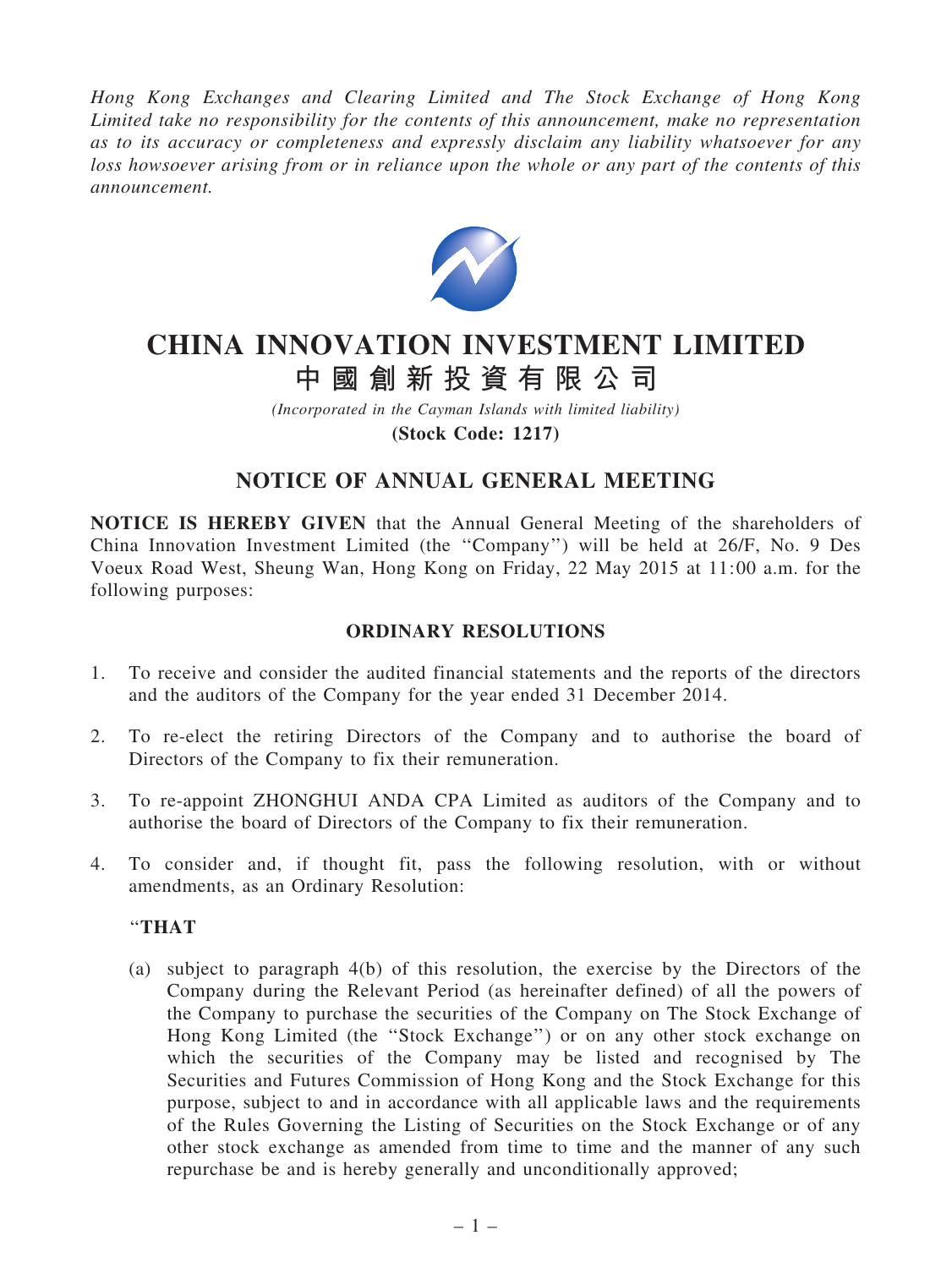- (b) the aggregate nominal amount of shares of the Company to be repurchased by the Company pursuant to the approval in paragraph 4(a) above shall not exceed 10% of the aggregate nominal amount of the share capital of the Company in issue as at the date of passing of this resolution, and the authority pursuant to paragraph  $4(a)$ of this resolution shall be limited accordingly; and
- (c) for the purposes of this resolution:

''Relevant Period'' means the period from the date of passing of this resolution until, whichever is the earliest of:

- (i) The conclusion of the next annual general meeting of the Company;
- (ii) The expiration of the period within which the next annual general meeting of the Company is required by the law or the Articles of Association of the Company to be held; and
- (iii) the date upon which the authority set out in this resolution is revoked or varied by way of an ordinary resolution of the shareholders of the Company in a general meeting.''
- 5. To consider and, if thought fit, pass the following resolution, with or without amendments, as an Ordinary Resolution:

#### ''THAT

- (a) subject to paragraph 5(c) of this resolution, the exercise by the Directors of the Company during the Relevant Period (as hereinafter defined) of all the powers of the Company to allot, issue and deal with additional shares in the share capital of the Company and to make or grant offers, agreements and options which might require the exercise of such powers be and is hereby generally and unconditionally approved;
- (b) the approval in paragraph 5(a) above shall authorise the Directors of the Company to make or grant offers, agreements and options during the Relevant Period (as hereinafter defined) which would or might require the exercise of such powers after the end of the Relevant Period (as hereinafter defined);
- (c) the aggregate nominal amount of shares allotted or agreed conditionally or unconditionally to be allotted (whether pursuant to options or otherwise) by the Directors of the Company pursuant to the approval in paragraph 5(a) above, otherwise than pursuant to:
	- (i) a Rights Issue (as hereinafter defined);
	- (ii) the exercise of rights of subscription or conversion under the terms of any warrants issued by the Company or any securities which are convertible into shares of the Company;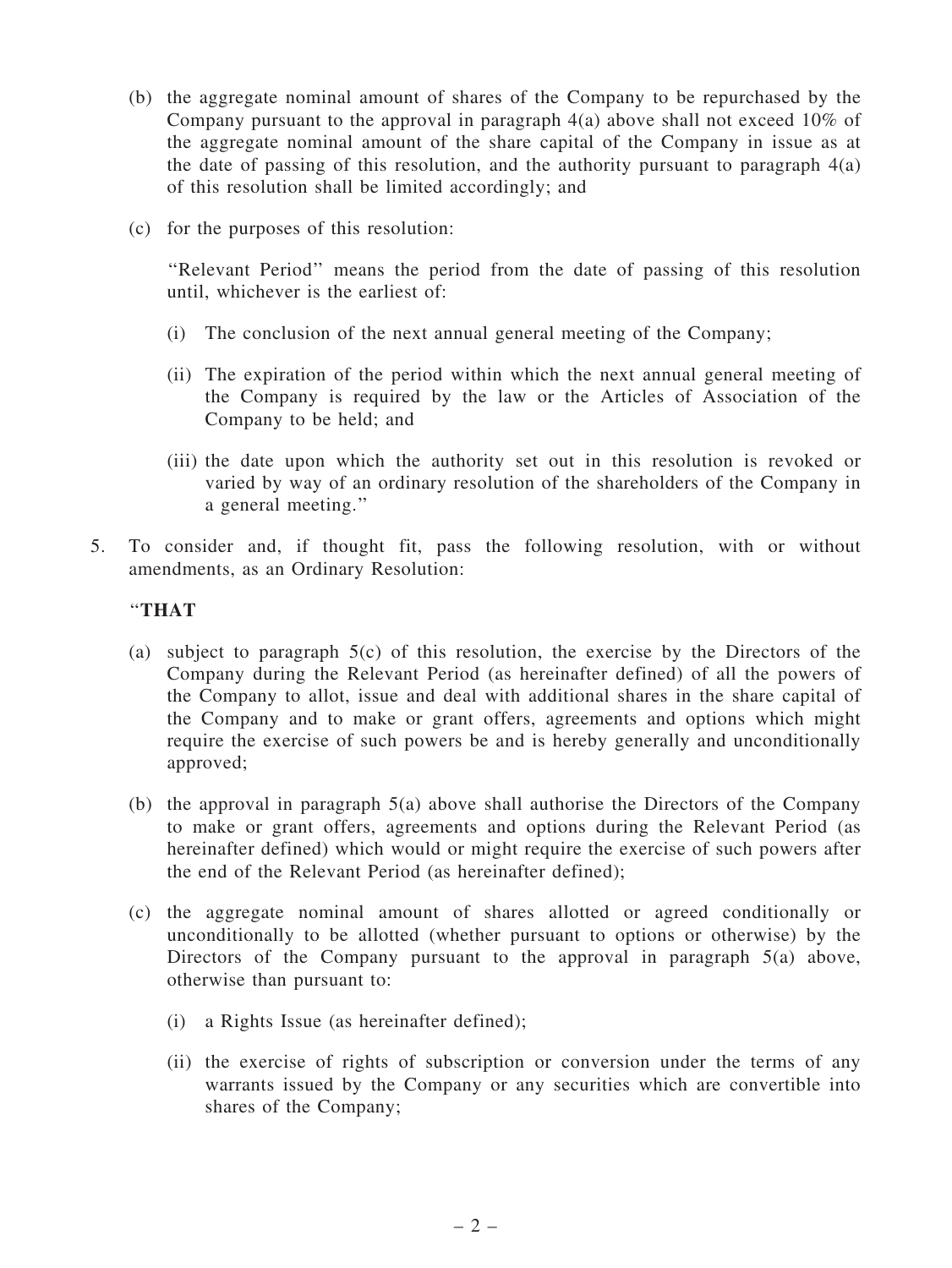- (iii) the exercise of options granted under any option scheme adopted by the Company or similar arrangement for the time being adopted for the grant or issue of shares or rights to acquire shares in the share capital of the Company to officers and/or employees of the Company and/or any of its subsidiaries; and
- (iv) any scrip dividend or similar arrangement providing for the allotment of shares in the share capital of the Company implemented in accordance with the Articles of Association of the Company;

shall not exceed 20% of the aggregate nominal amount of the share capital of the Company in issue as at the date of passing of this resolution, and the authority pursuant to paragraphs 5(a) and 5(b) above shall be limited accordingly; and

(d) for the purposes of this resolution:

''Relevant Period'' means the period from the date of passing of this resolution until, whichever is the earliest of:

- (i) the conclusion of the next annual general meeting of the Company;
- (ii) the expiration of the period within which the next annual general meeting of the Company is required by the law or the Articles of Association of the Company to be held; and
- (iii) the date upon which the authority set out in this resolution is revoked or varied by way of an ordinary resolution of the shareholders of the Company in a general meeting.

"Rights Issue" means the allotment, issue or grant of shares pursuant to an offer open for a period fixed by the Directors of the Company to the holders of shares of the Company or any class thereof on the register on a fixed record date in proportion to their holdings of such shares or class thereof (subject to such exclusions or other arrangements as the Directors of the Company may deem necessary or expedient in relation to fractional entitlements or having regard to any restrictions or obligations under the laws of any relevant jurisdiction or the requirements of any recognised regulatory body or any stock exchange).''